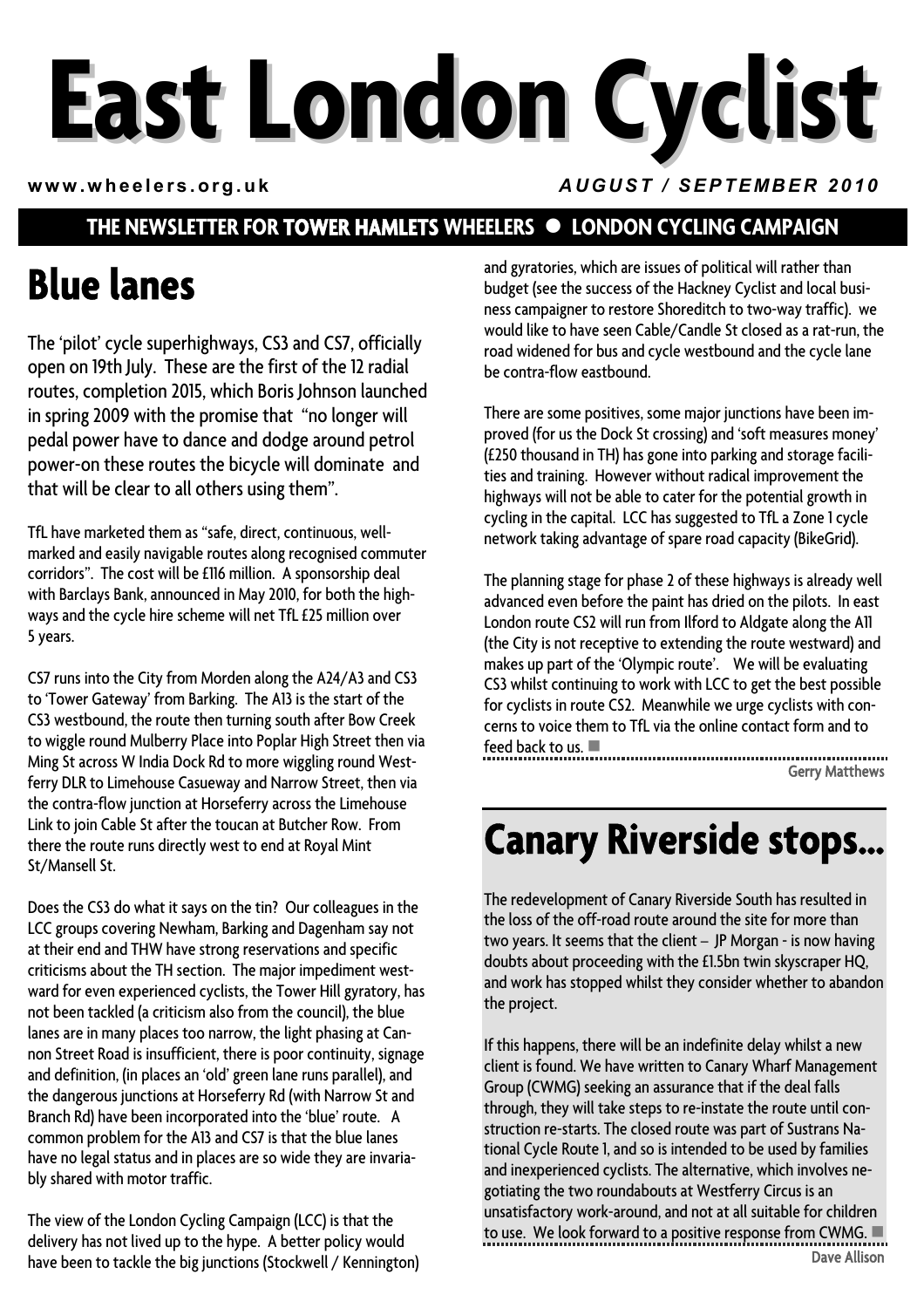# **Bike week 2010**

Wheelers had a great time during this year's Bike Week at the end of June. We organised a variety of rides to entice people to join us and try something different to their usual commute. It was easily our best ever attended Bike Week with almost 250 people coming along to our six events.

The week started with our regular bicycle maintenance workshop with about 30 receiving our help and advice on keeping their bikes in good working order.

The next day on Sunday, Gail led 29 on her ever-popular 35-mile ride up the Lea Valley and on to Upshire for cream teas at the church.

On a glorious sunny Tuesday morning we provided our traditional breakfast to 90 or so cycle commuters on Narrow Street. Now on a part of a Cycle Superhighway there was plenty of discussions held about the pros and cons of the project.

On Wednesday evening 14 of us set off east following the river to City Airport before heading back to Tower Hamlets via the Greenway.

It was then time for the 6th Glamour Ride on a warm Friday evening. Fifty joined in with our celebration of glamorous bicycle fashion. A fantastic variety of glamour was on show with the ride ending on the South Bank with prize giving and the Wheelers' Christiania trike drinks bar providing refreshments.

To finish off our week on Saturday Rob led us on a ride across London first to Battersea Park and then onwards to Richmond Park for a picnic and lazing in the sunshine. 24 came along of which for 14 this was their first Wheelers ride. Hopefully they'll be joining us on some more!  $\blacksquare$ . . . . . . . . . . . . . . . . .

Owen Pearson

# **E-Mail updates**

Did you know, you can subscribe to our e-mail list and receive updates about our rides and events and/or discussions.

To join the discussion list now, send an email to: [towerhamletswheelers-subscribe@yahoogroups.com](mailto:towerhamletswheelers-subscribe@yahoogroups.com)

To join the announcement/event only list send an e-mail to: [thw-mailing-subscribe@yahoogroups.com](mailto:thw-mailing-subscribe@yahoogroups.com)

More information: [www.wheelers.org.uk/egroup.html](http://www.wheelers.org.uk/egroup.html)

# **HGV perspective…**

(Unfortunately the event announced on  $16<sup>th</sup>$  June was postponed.)

The Metropolitan Police service 'Exchanging Places' events are held at different locations throughout the year, and is due to roll in to Naval Row (CS3, By the Town Hall) on the following Wednesdays from 07:00-11:00:

- 28th July
- 4th, 11th, 18th and 25th August



Cyclists will be able to sit in a lorry cab and see the road from the driver's perspective.

Even as an experienced cyclist, if you've never been to one of these before, it is really an eye-opener to understand the 'blind spots' and just how limited the view is. It is also interesting to see where the extra mirrors allow the driver to see – and just how much vehicles without them fitted can't see.

The best advice as always is to keep well away from these vehicles, especially at junctions or traffic lights where they may be turning left.

In London heavy goods vehicles were involved in seven of the twelve cyclists' deaths in 2009. Nationally, one in five fatal cycle crashes involves an HGV, although HGVs are only 5% of road traffic. (CTC)

The Met Police has produced a video on You Tube which gives a practical demonstration for cyclists of how to avoid becoming a victim of a collision, and to raise awareness of the blind spots: tinyurl.com/hgvmet

TfL also has a video to help cyclists and lorry drivers navigate London's busy roads, and each other, safely and tips on cycle safety at: **www.tfl.gov.uk/cycling**  $\blacksquare$ 

Rob Lister (Photo: LCC)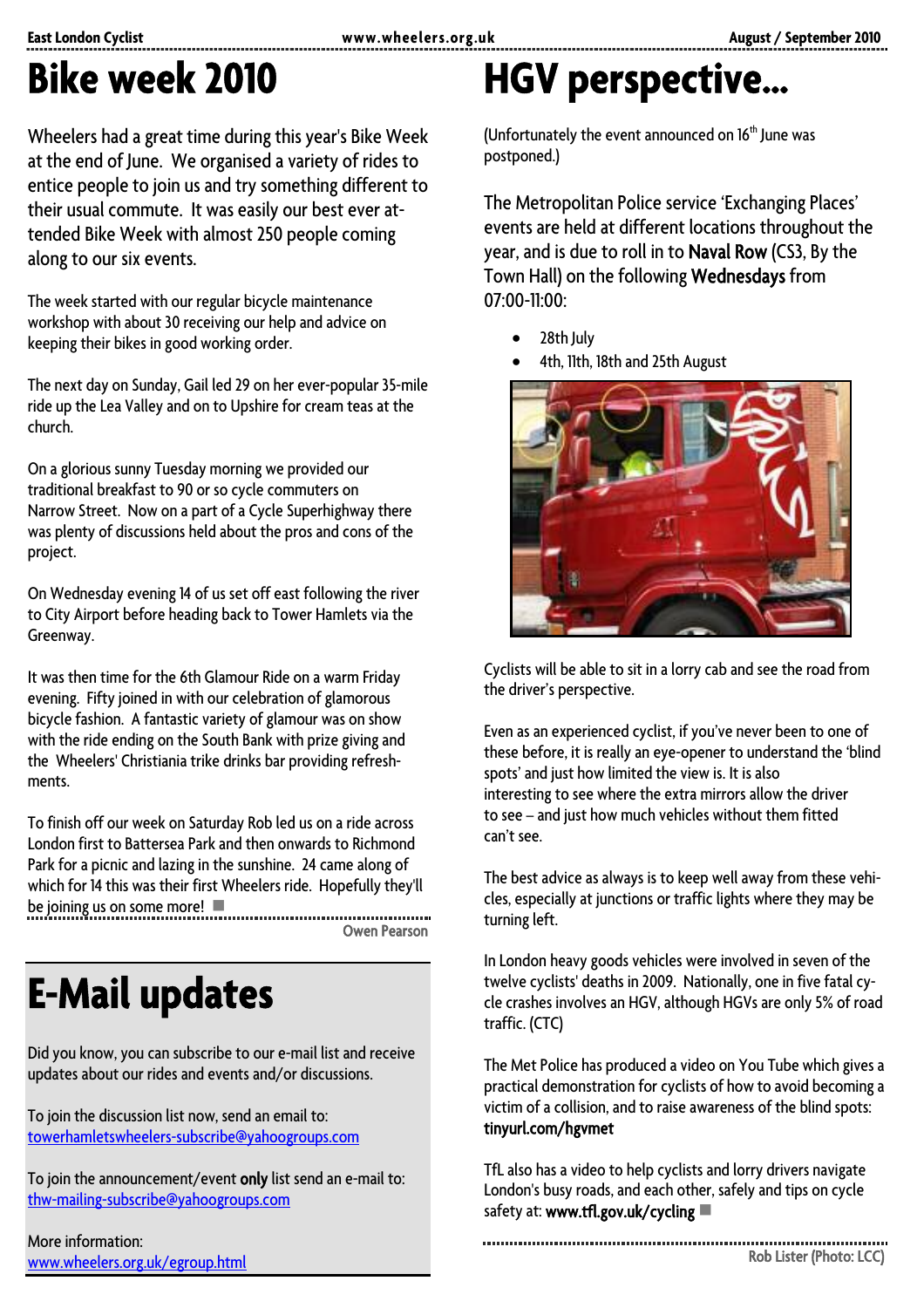# **Cycling for Health NEEDS YOU!**

Do you know someone in Tower Hamlets whose health would benefit from starting to cycle? The Tower Hamlets 'cycling on prescription' pilot project at St Stephen's Health Centre with Dr Rachel Bower has been rolled out and made available to all GP practices in the borough.

Cycling for Health comprises of a structured one-to-one cycle instruction course and free bike hire from Bikeworks, next to Victoria Park, plus regular gentle bike rides in a friendly group. "The project needs LCC members to please help spread the word about this service," says project manager Alix Stredwick. "It's open to anyone over 18 who's registered with a GP in Tower Hamlets, for whom getting back into cycling might be beneficial." People with one or more of the following conditions are eligible: Anxiety/depression, Being overweight/obese, Diabetes, Raised blood pressure, Raised cholesterol or hypertension.

Participants must be officially referred on to the scheme by their GP or practice nurse. When patients then register with Bikeworks, they will get a free goody bag, and the one-to-one registration session will explain what they can get out of the scheme. All GPs and practice managers have been informed about it, and they can find out more by getting in contact with their Healthy Lifestyle Programme Manager – they will know who they are.

"Wheelers can help spread the word both by reminding their own Tower Hamlets GP about the scheme, and by telling friends and colleagues in the borough that they can ask their GP to refer them on to the scheme," says Alix. "You don't even need your own bike – Bikeworks can provide a bike (and helmet if requested) to suit you."

Once a patient's cycling skills and confidence are established, they will be invited to join group bike rides which are friendly and sociable, and run every week on a 'drop-in' basis.



Chris, who lives in Bow and took part in the pilot project, has found that it has changed his life. "It was 30 years since I had been on a bike, but after all those years, once I overcame the initial wobbles, cycling regularly has become a lifeline." he says. "I had been suffering with depression and felt very bleak, but cycling each week got me out of the house." Chris has taken part in many of the weekly bike rides, and is working towards his Level 3 Bikeability. "It's got me meeting people…the activity has improved everything."

The project would also like to thank all those Wheelers who helped out on the pilot project by taking time to ride with patients on the Saturday bike rides. "This really helped get the project off the ground, and help give people like Chris the confidence to get back on their bikes," says Dr Rachel Bower, cycling GP at St Stephen's Health Centre.

#### CUT OUT THIS ARTICLE and give it to your GP to remind them that they can refer patients on to the scheme, or give to someone who can take it to their GP / practice nurse and ask to be referred.

For more information, contact Alix Stredwick: tel 020 8525 4512 alix.stredwick@transport-inititatives.com or Chris Baker, Healthy Lifestyle Programme Manager for LAPs 7 & 8 Chris.Baker@thpct.nhs.uk or if you are a GP/practice nurse, contact your local Healthy Lifestyle Programme Manager. Alix Stredwick

### **Tower Hamlets Cycling Club** Spring/Summer Sessions 2010

| <b>Monday</b><br><b>Tuesday</b> | 4.30-6.00pm<br>12.00-1.00pm<br>2.00-4.00pm | Children's Go-Ride<br>Young at Heart Over 50s ride *<br>Healthy Minds disability ride | <b>Friday</b><br>Saturday                                                       | 11.00-1.00pm<br>$6.00 - 8.00$ pm<br>2.00-4.00pm | Men's Ride<br>Women's Beginners / Park Riders<br><b>Family Canal Ride</b> |
|---------------------------------|--------------------------------------------|---------------------------------------------------------------------------------------|---------------------------------------------------------------------------------|-------------------------------------------------|---------------------------------------------------------------------------|
|                                 | 6.00-8.00pm                                | Men's Bike Maintenance *                                                              | <b>Sunday</b>                                                                   | various                                         | British Cycling SkyRides (All ages)                                       |
| Wednesday                       | $1.00 - 2.30$ pm                           | Women's Beginners / Park Riders                                                       |                                                                                 |                                                 |                                                                           |
|                                 | 4.30-6.30pm                                | Youth Racing *                                                                        | All rides start at the running track, Victoria Park                             |                                                 |                                                                           |
| <b>Thursday</b>                 | $1.30 - 3.00$ pm                           | 10.30am-12.00pm Home Educated Children's Park Riders<br>Over 50s ride                 | (St. Marks Gate) except rides marked with * which<br>start at Mile End Stadium. |                                                 |                                                                           |

| Children's Go-Ride             | <b>Friday</b> | $11.00 - 1.00$ pm | Men's Ride                          |
|--------------------------------|---------------|-------------------|-------------------------------------|
| Young at Heart Over 50s ride * |               | $6.00 - 8.00$ pm  | Women's Beginners / Park Riders     |
| Healthy Minds disability ride  |               |                   | <b>Family Canal Ride</b>            |
| Men's Bike Maintenance *       | <b>Sunday</b> | various           | British Cycling SkyRides (All ages) |
|                                |               |                   | Saturday 2.00-4.00pm                |

Phone: 07961 649463 or email towerhamletscyclingclub@yahoo.co.uk for any further details.